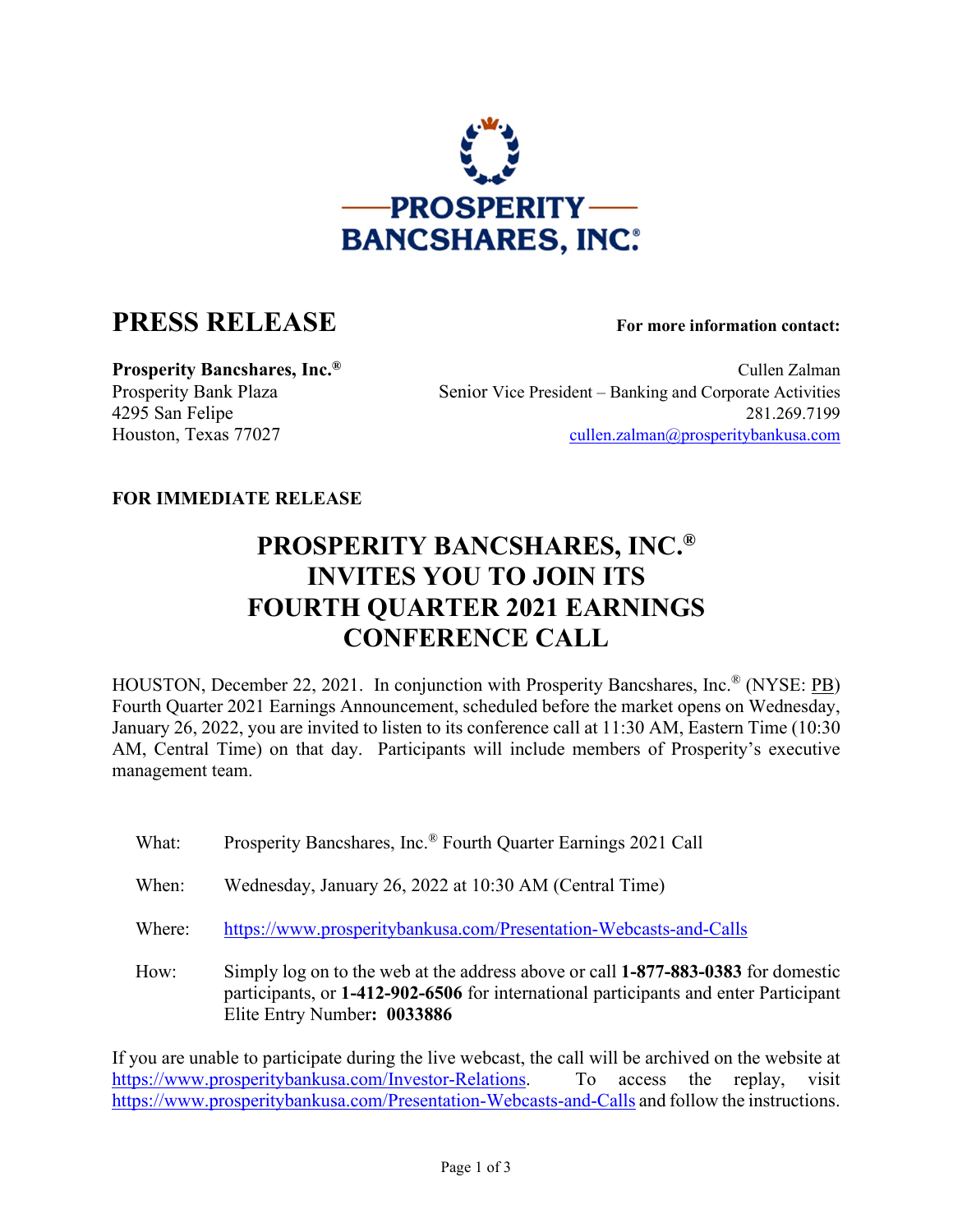## **Prosperity Bancshares, Inc.®**

As of September 30, 2021, Prosperity Bancshares, Inc.® is a \$36.512 billion Houston, Texas based regional financial holding company providing personal banking services and investments to consumers and small to medium sized businesses throughout Texas and Oklahoma.

Founded in 1983, Prosperity believes in a community banking philosophy, taking care of customers, businesses, and communities in the areas it serves by providing financial solutions to simplify everyday financial needs. In addition to offering traditional deposit and loan products, Prosperity offers digital banking solutions, credit and debit cards, mortgage services, treasury management solutions and wealth management services, including trust and retail brokerage.

Prosperity currently operates 273 full-service banking locations: 65 in the Houston area, including The Woodlands; 30 in the South Texas area including Corpus Christi and Victoria; 63 in the Dallas/Fort Worth area; 22 in the East Texas area; 29 in the Central Texas area including Austin and San Antonio; 34 in the West Texas area including Lubbock, Midland-Odessa and Abilene; 16 in the Bryan/College Station area, 6 in the Central Oklahoma area; 8 in the Tulsa, Oklahoma area.

- - -

"Safe Harbor" Statement under the Private Securities Litigation Reform Act of 1995: This release contains, and the remarks by Prosperity's management on the conference call may contain, forward-looking statements within the meaning of the federal securities laws, including Section 27A of the Securities Act of 1933, as amended, and Section 21E of the Securities Exchange Act of 1934, as amended. Forward-looking statements are typically, but not exclusively, identified by the use in the statements of words or phrases such as "aim," "anticipate," "estimate," "expect," "goal," "guidance," "intend," "is anticipated," "is expected," "is intended," "objective," "plan," "projected," "projection," "will affect," "will be," "will continue," "will decrease," "will grow," "will impact," "will increase," "will incur," "will reduce," "will remain," "will result," "would be," variations of such words or phrases (including where the word "could," "may," or "would" is used rather than the word "will" in a phrase) and similar words and phrases indicating that the statement addresses some future result, occurrence, plan or objective. Forward-looking statements include all statements other than statements of historical fact, including forecasts or trends, and are based on current expectations, assumptions, estimates and projections about Prosperity Bancshares and its subsidiaries. These forward-looking statements may include information about Prosperity's possible or assumed future economic performance or future results of operations, including future revenues, income, expenses, provision for loan losses, provision for taxes, effective tax rate, earnings per share and cash flows and Prosperity's future capital expenditures and dividends, future financial condition and changes therein, including changes in Prosperity's loan portfolio and allowance for loan losses, future capital structure or changes therein, as well as the plans and objectives of management for Prosperity's future operations, future or proposed acquisitions, the future or expected effect of acquisitions on Prosperity's operations, results of operations, financial condition, and future economic performance, statements about the anticipated benefits of the proposed transaction, and statements about the assumptions underlying any such statement, as well as expectations regarding the effects of the COVID-19 pandemic on the Bank's operating income, financial condition and cash flows. These forward-looking statements are not guarantees of future performance and are subject to risks and uncertainties, many of which are outside of Prosperity's control, which may cause actual results to differ materially from those expressed or implied by the forward-looking statements. These risks and uncertainties include but are not limited to whether Prosperity can: successfully identify acquisition targets and integrate the businesses of acquired companies and banks; continue to sustain its current internal growth rate or total growth rate; provide products and services that appeal to its customers; continue to have access to debt and equity capital markets; and achieve its sales objectives. Other risks include, but are not limited to: the possibility